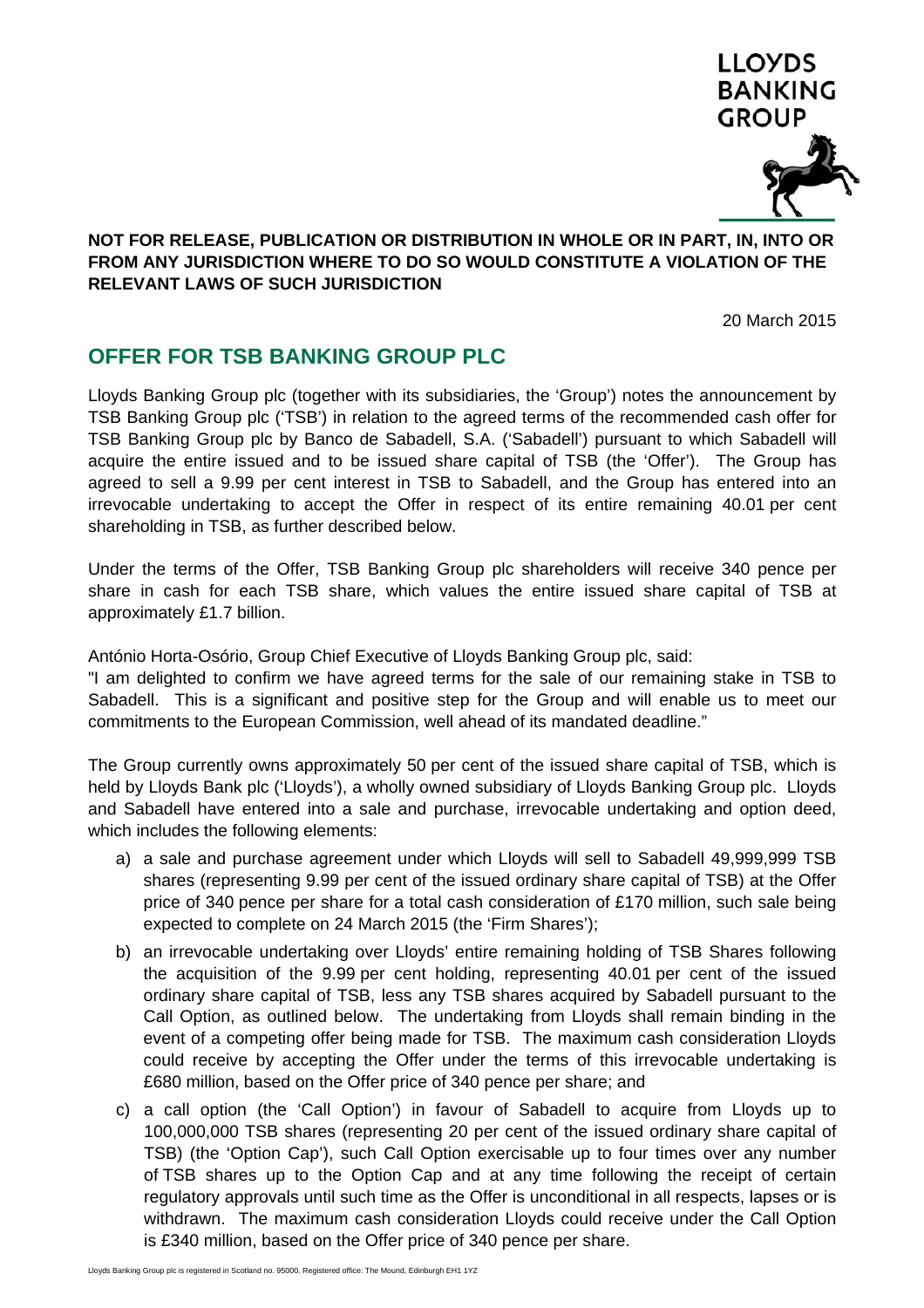The maximum aggregate cash consideration Lloyds could receive under the sale and purchase, irrevocable undertaking and option deed is £850 million, at the Offer price of 340 pence per share. The net proceeds from the sale of Lloyds' shares in TSB will be used for general corporate purposes.

The Offer is conditional upon, amongst other things, the PRA consenting to the acquisition by Sabadell of control of TSB and upon anti-trust clearance from the European Commission. For full terms and conditions of the Offer, please see Sabadell's Rule 2.7 announcement of 20 March 2015. The sale and purchase, irrevocable undertaking and option deed referred to above will be available for inspection by no later than 12 noon (London time) on the business day following this announcement at Sabadell's website at www.sabadelltsbinfo.com and TSB's website at www.tsb.co.uk.

The transaction will lead to a charge through the Group's income statement of approximately £640 million reflecting the net costs of the Transitional Service Agreement between Lloyds and TSB, the contribution to be provided by Lloyds to TSB in moving to alternative IT provision and the gain on sale. This charge to the income statement will be recognised on de-consolidation of TSB, which will occur upon settlement of the Firm Shares. The capital impact upon settlement of the Firm Shares will be a c.21 bps decrease in the Group's common equity tier 1 capital ratio. On completion of the Offer, there will be a further reduction in the common equity tier 1 capital ratio of c.6bps. The total effect of the transaction will be a c.27 bps decrease in the common equity tier 1 capital ratio.

### **Bonus Share Scheme**

At the time of the initial public offering ('IPO') of TSB in June 2014, Lloyds implemented a bonus share scheme pursuant to which retail investors acquiring shares in TSB through the IPO and holding those shares for 12 months thereafter would, subject to certain conditions and limits, be entitled to receive a number of free and fully-paid up additional shares from Lloyds following that 12 month period (which expires on 25 June 2015). The terms of the scheme contemplate the scenario where a change of control of TSB occurs before the entitlement to these bonus shares crystallises and provides that in such circumstances Lloyds would make arrangements to compensate investors. Accordingly, if the Offer is declared wholly unconditional before 25 June 2015, Lloyds will make arrangements to pay, to any investors who would have been entitled to receive bonus shares under the terms of the scheme, the cash value of those bonus shares (at the offer price to be paid by Sabadell). In addition, if the Offer period extends beyond 25 June 2015 (whether or not the Offer is subsequently declared wholly unconditional or lapses), Lloyds intends to extend the compensation arrangements described above such that, in those circumstances, it will make arrangements to pay, to any investors who are entitled to receive bonus shares under the terms of the scheme, the cash value of those bonus shares (again at the offer price to be paid by Sabadell).

The Group has discussed these arrangements with the Board of TSB who are fully supportive of the arrangements that have been made.

UBS Limited and BofA Merrill Lynch are acting as financial advisers to Lloyds Banking Group plc.

### **Information on TSB**

TSB is the seventh largest retail banking group in the UK by branch network and was launched in September 2013 as part of the Group's State Aid Restructuring Plan with the European Commission. TSB was listed on the London Stock Exchange in June 2014, at which time Lloyds sold 38.5 per cent of TSB's ordinary shares in issue (including the over-allotment option which was exercised in July 2014). Lloyds sold a further 11.5 per cent of shares in issue in September 2014. Per their results for the 12 months to 31 December 2014, TSB had total assets of £27.2 billion and it recorded a statutory profit before tax of £170.2 million in the year ended 31 December 2014.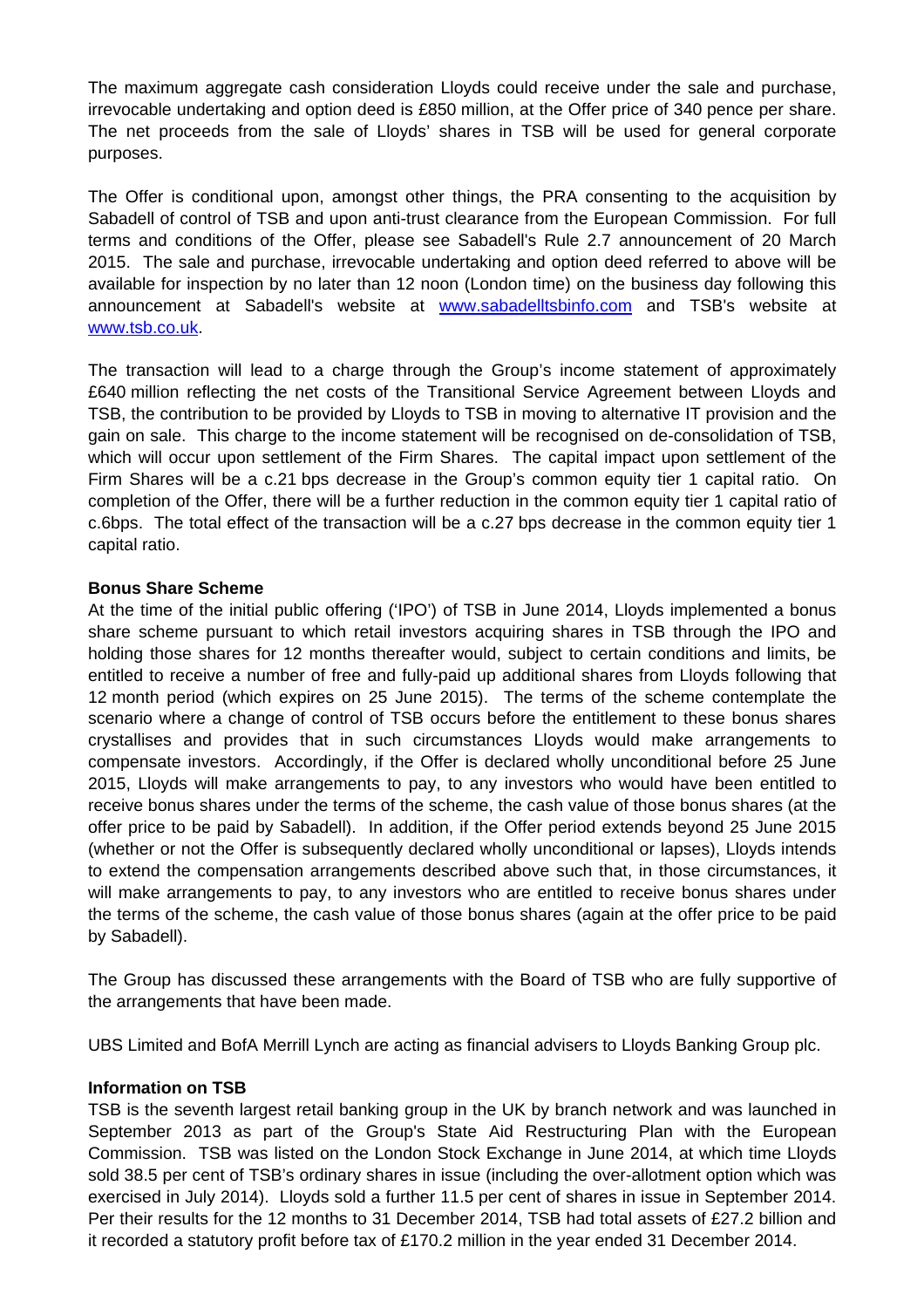For further information:

**Investor Relations**  Douglas Radcliffe **+44 (0) 20 7356 1571** Interim Investor Relations Director Email: douglas.radcliffe@finance.lloydsbanking.com

Email: ed.petter@lloydsbanking.com

| <b>Corporate Affairs</b>                |                      |
|-----------------------------------------|----------------------|
| Matt Young                              | +44 (0) 20 7356 2231 |
| <b>Group Corporate Affairs Director</b> |                      |
| Email: matt.young@lloydsbanking.com     |                      |
|                                         |                      |
| Ed Petter                               | +44 (0) 20 8936 5655 |
| <b>Media Relations Director</b>         |                      |

UBS Limited is authorised by the Prudential Regulation Authority and regulated by the Financial Conduct Authority and the Prudential Regulation Authority in the United Kingdom. UBS Limited is acting as financial adviser to Lloyds Banking Group plc and no one else in connection with the subject matter of this announcement and will not be responsible to anyone other than Lloyds Banking Group plc for providing the protections offered to clients of UBS Limited nor for providing advice in connection with the subject matter of this announcement.

Merrill Lynch International ('BofA Merrill Lynch'), which is authorised by the Prudential Regulation Authority and regulated in the United Kingdom by the Financial Conduct Authority and the Prudential Regulation Authority, a subsidiary of Bank of America Corporation, is acting for Lloyds Banking Group plc in connection with the subject matter of this announcement and for no one else and will not be responsible to anyone other than Lloyds Banking Group plc for providing the protections afforded to its clients or for providing advice in relation to the subject matter of this announcement.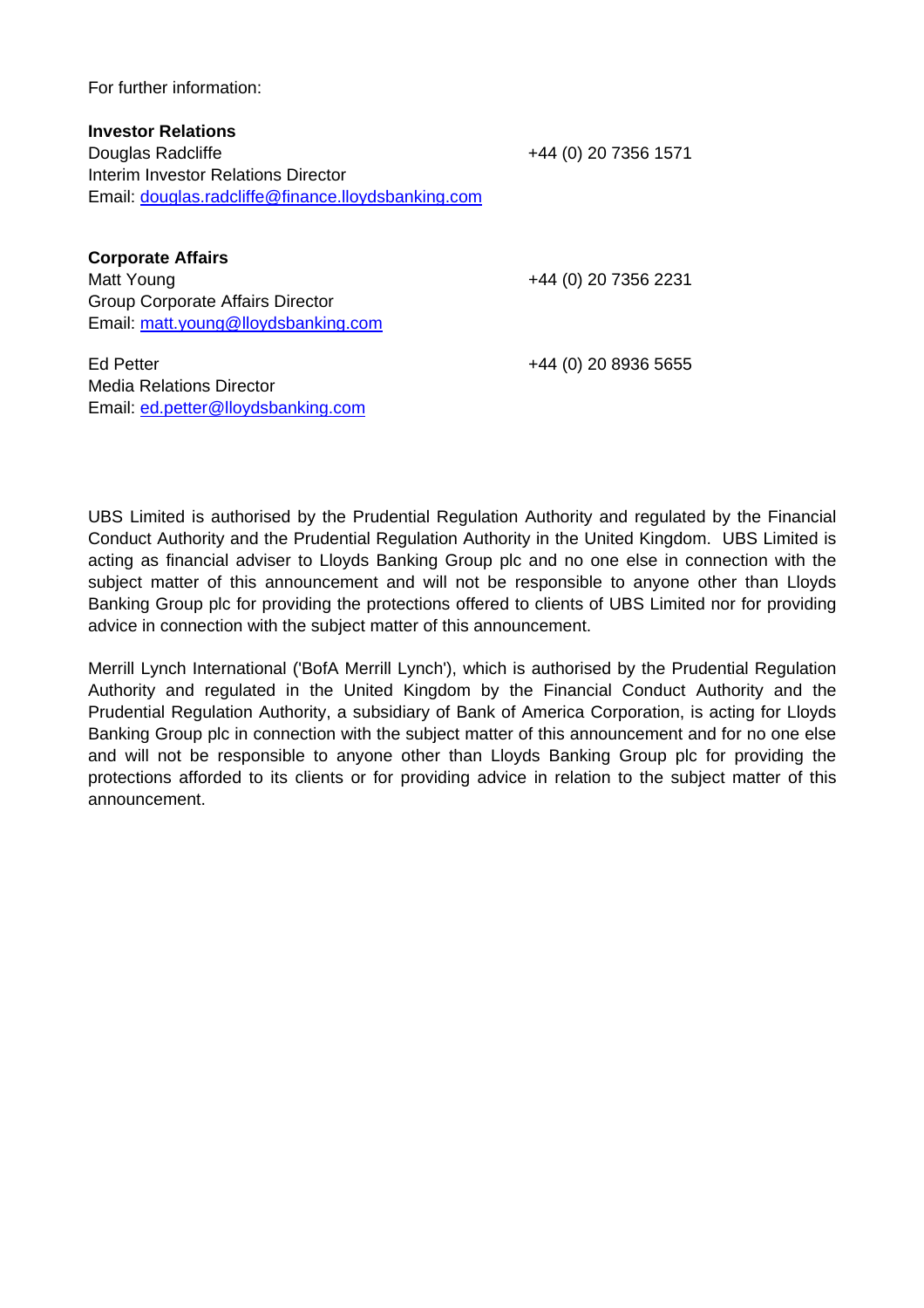#### **FORWARD LOOKING STATEMENTS**

This document contains certain forward looking statements with respect to the business, strategy and plans of Lloyds Banking Group and its current goals and expectations relating to its future financial condition and performance. Statements that are not historical facts, including statements about Lloyds Banking Group's or its directors' and/or management's beliefs and expectations, are forward looking statements. By their nature, forward looking statements involve risk and uncertainty because they relate to events and depend upon circumstances that will or may occur in the future. Factors that could cause actual business, strategy, plans and/or results to differ materially from the plans, objectives, expectations, estimates and intentions expressed in such forward looking statements made by the Group or on its behalf include, but are not limited to: general economic and business conditions in the UK and internationally; market related trends and developments, fluctuations in exchange rates, stock markets and currencies; the ability to access sufficient sources of capital, liquidity and funding when required; changes to the Group's credit ratings; the ability to derive cost savings; changing customer behaviour including consumer spending, saving and borrowing habits; changes to borrower or counterparty credit quality; instability in the global financial markets, including Eurozone instability and the impact of any sovereign credit rating downgrade or other sovereign financial issues; technological changes and risks to cyber security; pandemic, natural and other disasters, adverse weather and similar contingencies outside the Group's control; inadequate or failed internal or external processes or systems; acts of war, other acts of hostility, terrorist acts and responses to those acts, geopolitical, pandemic or other such events; changes in laws, regulations, accounting standards or taxation, including as a result of further Scottish devolution; changes to regulatory capital or liquidity requirements and similar contingencies outside the Group's control; the policies, decisions and actions of governmental or regulatory authorities in the UK, the European Union (EU), the US or elsewhere including the implementation of key legislation and regulation; the ability to attract and retain senior management and other employees; requirements or limitations imposed on the Group as a result of HM Treasury's investment in the Group; actions or omissions by the Group's directors, management or employees including industrial action; changes to the Group's post-retirement defined benefit scheme obligations; the ability to complete satisfactorily the disposal of certain assets as part of the Group's EU State Aid obligations; the provision of banking operations services to TSB Banking Group plc; the extent of any future impairment charges or writedowns caused by, but not limited to, depressed asset valuations, market disruptions and illiquid markets; the value and effectiveness of any credit protection purchased by the Group; the inability to hedge certain risks economically; the adequacy of loss reserves; the actions of competitors, including non-bank financial services and lending companies; and exposure to regulatory or competition scrutiny, legal proceedings, regulatory or competition investigations or complaints. Please refer to the latest Annual Report on Form 20-F filed with the US Securities and Exchange Commission for a discussion of certain factors together with examples of forward looking statements. Except as required by any applicable law or regulation, the forward looking statements contained in this document are made as of today's date, and Lloyds Banking Group expressly disclaims any obligation or undertaking to release publicly any updates or revisions to any forward looking statements.

#### **DISCLOSURE REQUIREMENTS OF THE CODE**

Under Rule 8.3(a) of the Code, any person who is interested in 1 per cent or more of any class of relevant securities of an offeree company or of any securities exchange offeror (being any offeror other than an offeror in respect of which it has been announced that its offer is, or is likely to be, solely in cash) must make an Opening Position Disclosure following the commencement of the offer period and, if later, following the announcement in which any securities exchange offeror is first identified. An Opening Position Disclosure must contain details of the person's interests and short positions in, and rights to subscribe for, any relevant securities of each of (i) the offeree company and (ii) any securities exchange offeror(s). An Opening Position Disclosure by a person to whom Rule 8.3(a) applies must be made by no later than 3.30 pm (London time) on the 10th business day following the commencement of the Offer Period and, if appropriate, by no later than 3.30 pm (London time) on the 10th business day following the announcement in which any securities exchange offeror is first identified. Relevant persons who deal in the relevant securities of the offeree company or of a securities exchange offeror prior to the deadline for making an Opening Position Disclosure must instead make a Dealing Disclosure.

Under Rule 8.3(b) of the Code, any person who is, or becomes, interested in 1 per cent or more of any class of relevant securities of the offeree company or of any securities exchange offeror must make a Dealing Disclosure if the person deals in any relevant securities of the offeree company or of any securities exchange